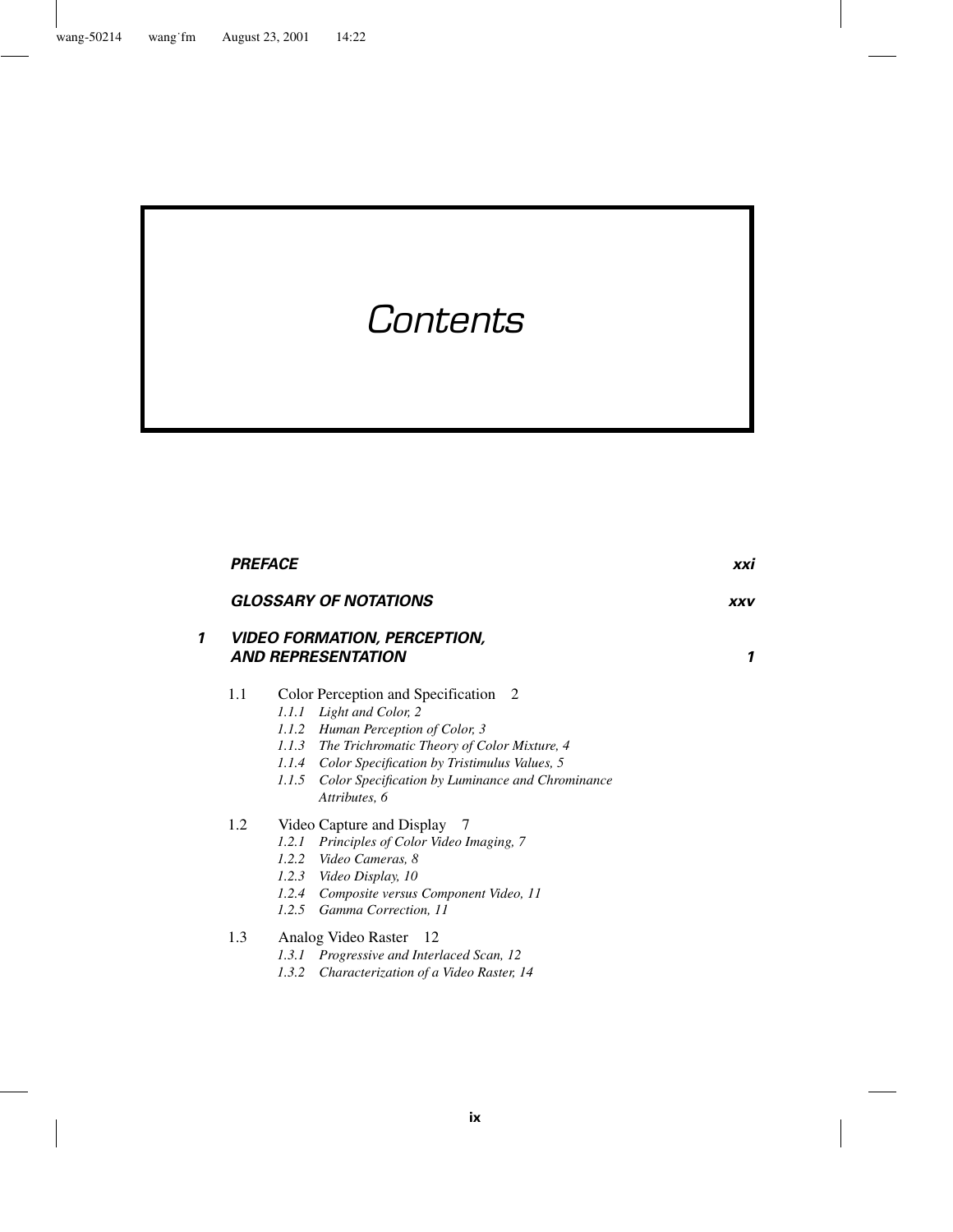**x** Contents

- 1.4 Analog Color Television Systems 16
	- *1.4.1 Spatial and Temporal Resolution, 16*
		- *1.4.2 Color Coordinate, 17*
		- *1.4.3 Signal Bandwidth, 19*
		- *1.4.4 Multiplexing of Luminance, Chrominance, and Audio, 19*
		- *1.4.5 Analog Video Recording, 21*
- 1.5 Digital Video 22
	- *1.5.1 Notation, 22*
	- *1.5.2 ITU-R BT.601 Digital Video, 23*
	- *1.5.3 Other Digital Video Formats and Applications, 26*
	- *1.5.4 Digital Video Recording, 28*
	- *1.5.5 Video Quality Measure, 28*
- 1.6 Summary 30
- 1.7 Problems 31
- 1.8 Bibliography 32

# *2 FOURIER ANALYSIS OF VIDEO SIGNALS AND FREQUENCY RESPONSE OF THE HUMAN VISUAL SYSTEM 33*

- 2.1 Multidimensional Continuous-Space Signals and Systems 33
- 2.2 Multidimensional Discrete-Space Signals and Systems 36
- 2.3 Frequency Domain Characterization of Video Signals 38 *2.3.1 Spatial and Temporal Frequencies, 38*
	- *2.3.2 Temporal Frequencies Caused by Linear Motion, 40*
- 2.4 Frequency Response of the Human Visual System 42
	- *2.4.1 Temporal Frequency Response and Flicker Perception, 43*
	- *2.4.2 Spatial Frequency Response, 45*
	- *2.4.3 Spatiotemporal Frequency Response, 46*
	- *2.4.4 Smooth Pursuit Eye Movement, 48*
- 2.5 Summary 50
- 2.6 Problems 51
- 2.7 Bibliography 52

#### *3 VIDEO SAMPLING 53*

- 3.1 Basics of the Lattice Theory 54
- 3.2 Sampling over Lattices 59
	- *3.2.1 Sampling Process and Sampled-Space Fourier Transform, 60*
	- *3.2.2 The Generalized Nyquist Sampling Theorem , 61*
	- *3.2.3 Sampling Efficiency, 63*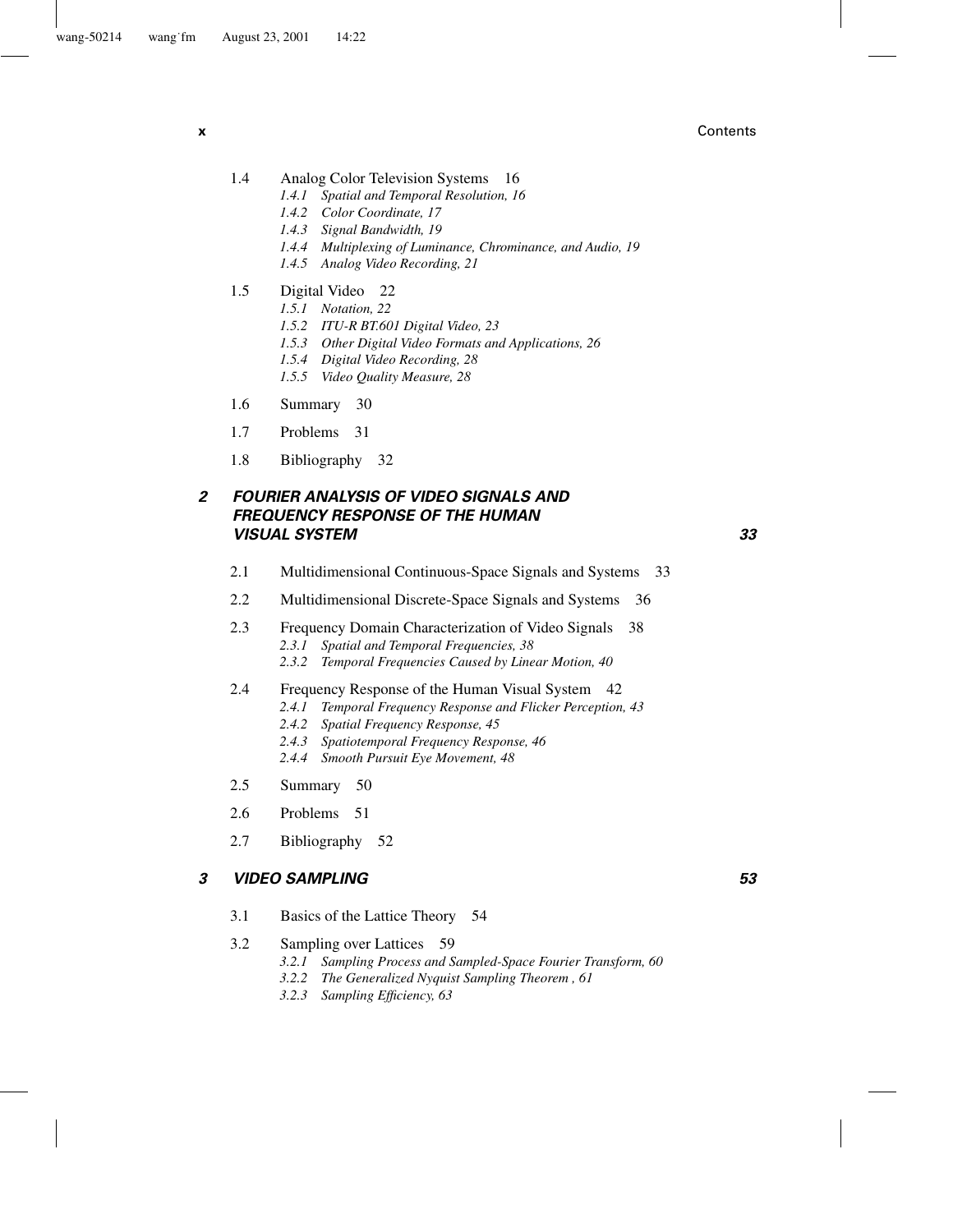#### Contents **xi**

- *3.2.4 Implementation of the Prefilter and Reconstruction Filter, 65*
- *3.2.5 Relation between Fourier Transforms over Continuous, Discrete, and Sampled Spaces, 66*
- 3.3 Sampling of Video Signals 67
	- *3.3.1 Required Sampling Rates, 67*
	- *3.3.2 Sampling Video in Two Dimensions: Progressive versus Interlaced Scans, 69*
	- *3.3.3 Sampling a Raster Scan: BT.601 Format Revisited, 71*
	- *3.3.4 Sampling Video in Three Dimensions, 72*
	- *3.3.5 Spatial and Temporal Aliasing, 73*
- 3.4 Filtering Operations in Cameras and Display Devices 76 *3.4.1 Camera Apertures, 76*
	- *3.4.2 Display Apertures, 79*
- 3.5 Summary 80
- 3.6 Problems 80
- 3.7 Bibliography 83

# *4 VIDEO SAMPLING RATE CONVERSION 84*

- 4.1 Conversion of Signals Sampled on Different Lattices 84
	- *4.1.1 Up-Conversion, 85*
	- *4.1.2 Down-Conversion, 87*
	- *4.1.3 Conversion between Arbitrary Lattices, 89*
	- *4.1.4 Filter Implementation and Design, and Other Interpolation Approaches, 91*
- 4.2 Sampling Rate Conversion of Video Signals 92
	- *4.2.1 Deinterlacing, 93*
	- *4.2.2 Conversion between PAL and NTSC Signals, 98*
	- *4.2.3 Motion-Adaptive Interpolation, 104*
- 4.3 Summary 105
- 4.4 Problems 106
- 4.5 Bibliography 109

# *5 VIDEO MODELING 111*

- 5.1 Camera Model 112
	- *5.1.1 Pinhole Model, 112*
	- *5.1.2 CAHV Model, 114*
	- *5.1.3 Camera Motions, 116*

# 5.2 Illumination Model 116

*5.2.1 Diffuse and Specular Reflection, 116*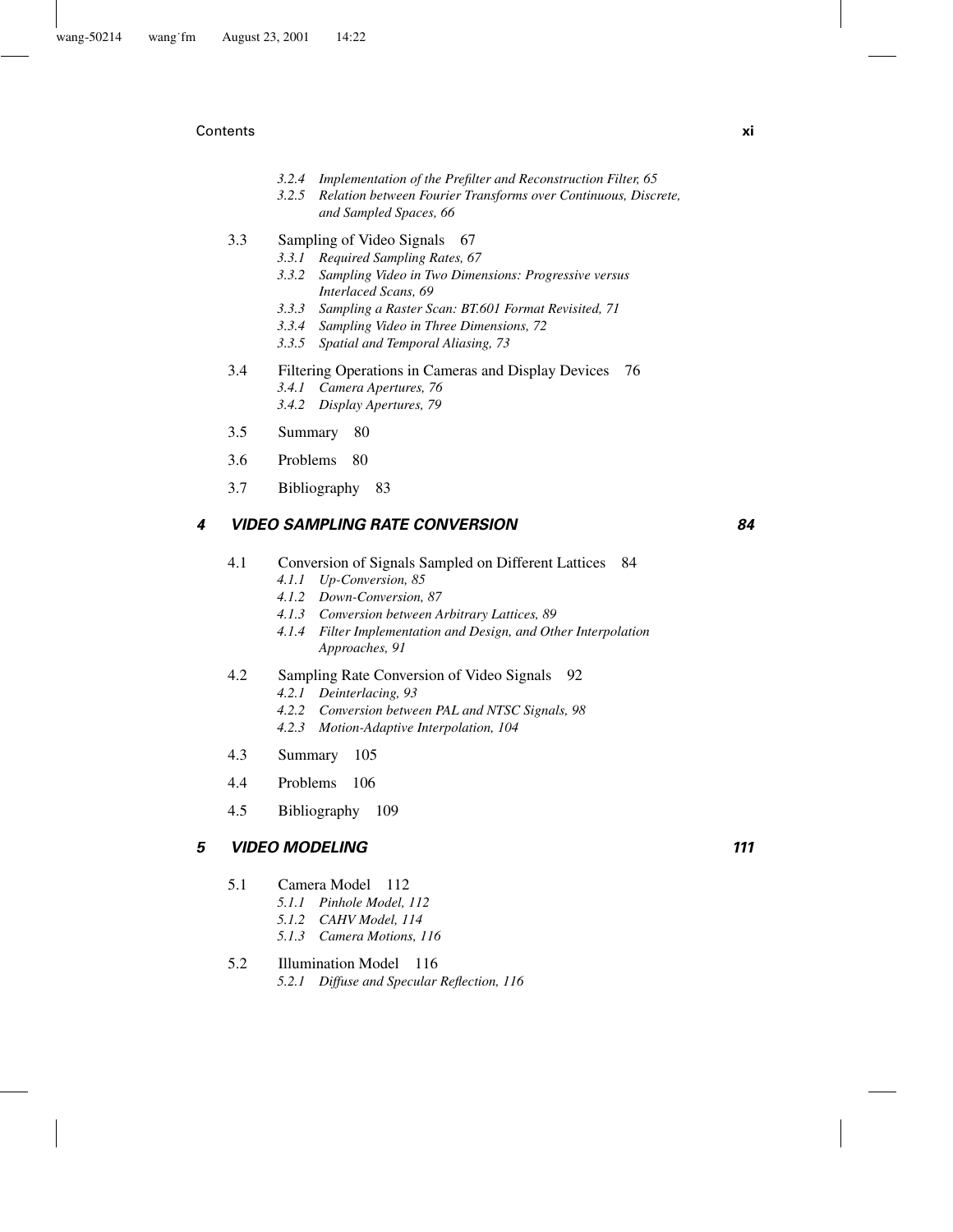**xii** Contents

- *5.2.2 Radiance Distribution under Differing Illumination and Reflection Conditions, 117*
- *5.2.3 Changes in the Image Function Due to Object Motion, 119*
- 5.3 Object Model 120
	- *5.3.1 Shape Model, 121*
	- *5.3.2 Motion Model, 122*
- 5.4 Scene Model 125

### 5.5 Two-Dimensional Motion Models 128

- *5.5.1 Definition and Notation, 128*
	- *5.5.2 Two-Dimensional Motion Models Corresponding to Typical Camera Motions, 130*
	- *5.5.3 Two-Dimensional Motion Corresponding to Three-Dimensional Rigid Motion, 133*
	- *5.5.4 Approximations of Projective Mapping, 136*
- 5.6 Summary 137
- 5.7 Problems 138
- 5.8 Bibliography 139

#### *6 TWO-DIMENSIONAL MOTION ESTIMATION 141*

- 6.1 Optical Flow 142
	- *6.1.1 Two-Dimensional Motion versus Optical Flow, 142 6.1.2 Optical Flow Equation and Ambiguity in Motion Estimation, 143*

#### 6.2 General Methodologies 145

- *6.2.1 Motion Representation, 146*
- *6.2.2 Motion Estimation Criteria, 147*
- *6.2.3 Optimization Methods, 151*

#### 6.3 Pixel-Based Motion Estimation 152

- *6.3.1 Regularization Using the Motion Smoothness Constraint, 153*
- *6.3.2 Using a Multipoint Neighborhood, 153*
- *6.3.3 Pel-Recursive Methods, 154*

#### 6.4 Block-Matching Algorithm 154

- *6.4.1 The Exhaustive Block-Matching Algorithm, 155*
- *6.4.2 Fractional Accuracy Search, 157*
- *6.4.3 Fast Algorithms, 159*
- *6.4.4 Imposing Motion Smoothness Constraints, 161*
- *6.4.5 Phase Correlation Method, 162*
- *6.4.6 Binary Feature Matching, 163*

#### 6.5 Deformable Block-Matching Algorithms 165

- *6.5.1 Node-Based Motion Representation, 166*
- *6.5.2 Motion Estimation Using the Node-Based Model, 167*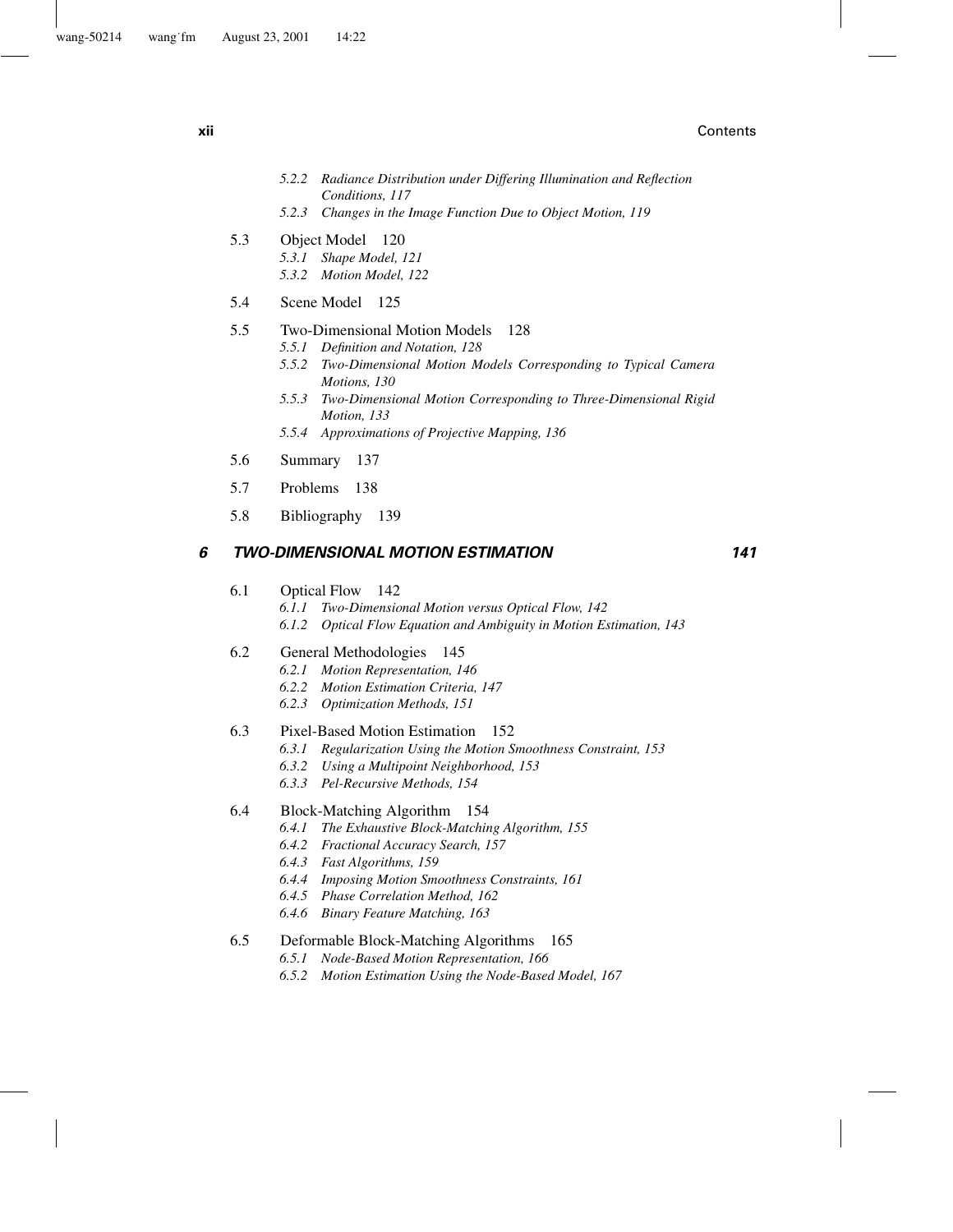#### Contents **xiii**

# 6.6 Mesh-Based Motion Estimation 169 *6.6.1 Mesh-Based Motion Representation, 171 6.6.2 Motion Estimation Using the Mesh-Based Model, 173*

#### 6.7 Global Motion Estimation 177

- *6.7.1 Robust Estimators, 177*
- *6.7.2 Direct Estimation, 178*
- *6.7.3 Indirect Estimation, 178*

# 6.8 Region-Based Motion Estimation 179 *6.8.1 Motion-Based Region Segmentation, 180 6.8.2 Joint Region Segmentation and Motion Estimation, 181*

- 6.9 Multiresolution Motion Estimation 182 *6.9.1 General Formulation, 182 6.9.2 Hierarchical Block Matching Algorithm, 184*
- 6.10 Application of Motion Estimation in Video Coding 187
- 6.11 Summary 188
- 6.12 Problems 189
- 6.13 Bibliography 191

# *7 THREE-DIMENSIONAL MOTION ESTIMATION 194*

#### 7.1 Feature-Based Motion Estimation 195

- *7.1.1 Objects of Known Shape under Orthographic Projection, 195*
- *7.1.2 Objects of Known Shape under Perspective Projection, 196*
- *7.1.3 Planar Objects, 197*
- *7.1.4 Objects of Unknown Shape Using the Epipolar Line, 198*

#### 7.2 Direct Motion Estimation 203

- *7.2.1 Image Signal Models and Motion, 204*
- *7.2.2 Objects of Known Shape, 206*
- *7.2.3 Planar Objects, 207*
- *7.2.4 Robust Estimation, 209*
- 7.3 Iterative Motion Estimation 212
- 7.4 Summary 213
- 7.5 Problems 214
- 7.6 Bibliography 215

#### *8 FOUNDATIONS OF VIDEO CODING 217*

- 8.1 Overview of Coding Systems 218
	- *8.1.1 General Framework, 218*
	- *8.1.2 Categorization of Video Coding Schemes, 219*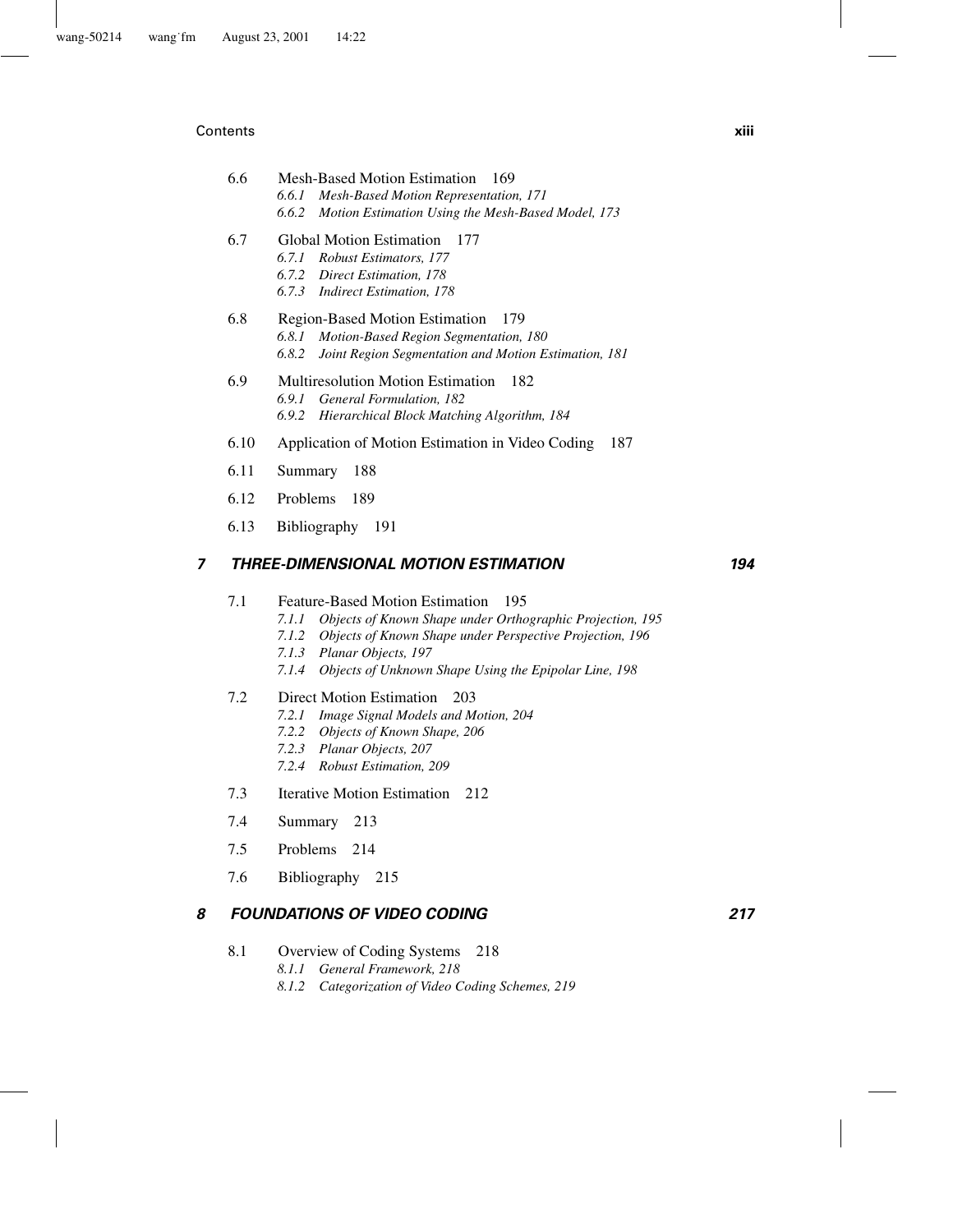**xiv** Contents

- 8.2 Basic Notions in Probability and Information Theory 221
	- *8.2.1 Characterization of Stationary Sources, 221*
	- *8.2.2 Entropy and Mutual Information for Discrete Sources, 222*
	- *8.2.3 Entropy and Mutual Information for Continuous Sources, 226*
- 8.3 Information Theory for Source Coding 227
	- *8.3.1 Bound for Lossless Coding, 227*
	- *8.3.2 Bound for Lossy Coding, 229*
	- *8.3.3 Rate-Distortion Bounds for Gaussian Sources, 232*
- 8.4 Binary Encoding 234
	- *8.4.1 Huffman Coding, 235*
	- *8.4.2 Arithmetic Coding, 238*
- 8.5 Scalar Quantization 241
	- *8.5.1 Fundamentals, 241*
	- *8.5.2 Uniform Quantization, 243*
	- *8.5.3 Optimal Scalar Quantizer, 244*
- 8.6 Vector Quantization 248
	- *8.6.1 Fundamentals, 248*
	- *8.6.2 Lattice Vector Quantizer, 251*
	- *8.6.3 Optimal Vector Quantizer, 253*
	- *8.6.4 Entropy-Constrained Optimal Quantizer Design, 255*
- 8.7 Summary 257
- 8.8 Problems 259
- 8.9 Bibliography 261

# *9 WAVEFORM-BASED VIDEO CODING 263*

- 9.1 Block-Based Transform Coding 263
	- *9.1.1 Overview, 264*
	- *9.1.2 One-Dimensional Unitary Transform, 266*
	- *9.1.3 Two-Dimensional Unitary Transform, 269*
	- *9.1.4 The Discrete Cosine Transform, 271*
	- *9.1.5 Bit Allocation and Transform Coding Gain, 273*
	- *9.1.6 Optimal Transform Design and the KLT, 279*
	- *9.1.7 DCT-Based Image Coders and the JPEG Standard, 281*
	- *9.1.8 Vector Transform Coding, 284*
- 9.2 Predictive Coding 285
	- *9.2.1 Overview, 285*
	- *9.2.2 Optimal Predictor Design and Predictive Coding Gain, 286*
	- *9.2.3 Spatial-Domain Linear Prediction, 290*
	- *9.2.4 Motion-Compensated Temporal Prediction, 291*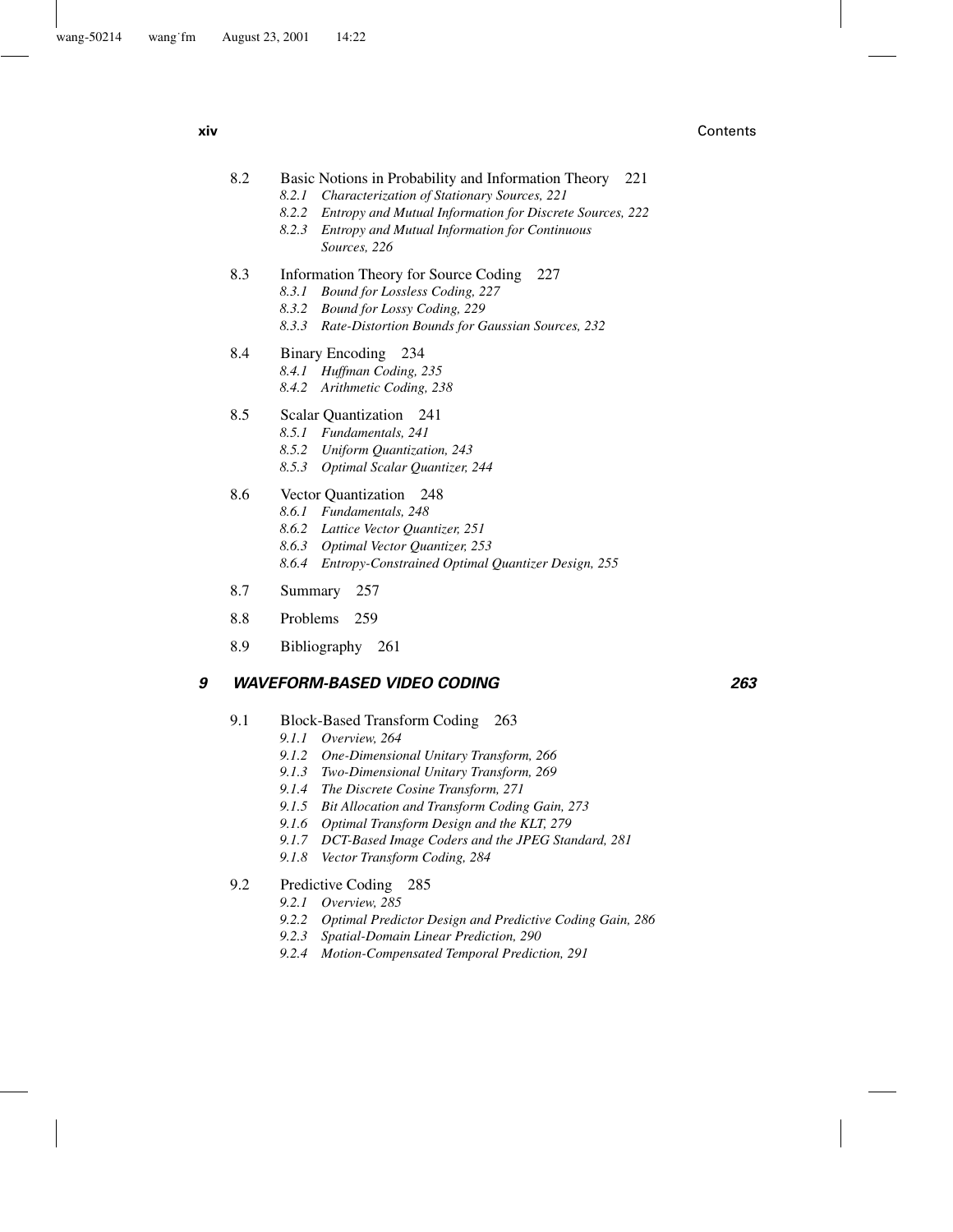#### Contents **xv**

- 9.3 Video Coding Using Temporal Prediction and Transform Coding 293 *9.3.1 Block-Based Hybrid Video Coding, 293*
	- *9.3.2 Overlapped Block Motion Compensation, 296*
	- *9.3.3 Coding Parameter Selection, 299*
	- *9.3.4 Rate Control, 302*
	- *9.3.5 Loop Filtering, 305*
- 9.4 Summary 308
- 9.5 Problems 309
- 9.6 Bibliography 311

# *10 CONTENT-DEPENDENT VIDEO CODING 314*

- 10.1 Two-Dimensional Shape Coding 314 *10.1.1 Bitmap Coding, 315 10.1.2 Contour Coding, 318 10.1.3 Evaluation Criteria for Shape Coding Efficiency, 323*
- 10.2 Texture Coding for Arbitrarily Shaped Regions 324 *10.2.1 Texture Extrapolation, 324 10.2.2 Direct Texture Coding, 325*
- 10.3 Joint Shape and Texture Coding 326
- 10.4 Region-Based Video Coding 327
- 10.5 Object-Based Video Coding 328 *10.5.1 Source Model F2D, 330 10.5.2 Source Models R3D and F3D, 332*
- 10.6 Knowledge-Based Video Coding 336
- 10.7 Semantic Video Coding 338
- 10.8 Layered Coding System 339
- 10.9 Summary 342
- 10.10 Problems 343
- 10.11 Bibliography 344

# *11 SCALABLE VIDEO CODING 349*

- 11.1 Basic Modes of Scalability 350
	- *11.1.1 Quality Scalability, 350*
	- *11.1.2 Spatial Scalability, 353*
	- *11.1.3 Temporal Scalability, 356*
	- *11.1.4 Frequency Scalability, 356*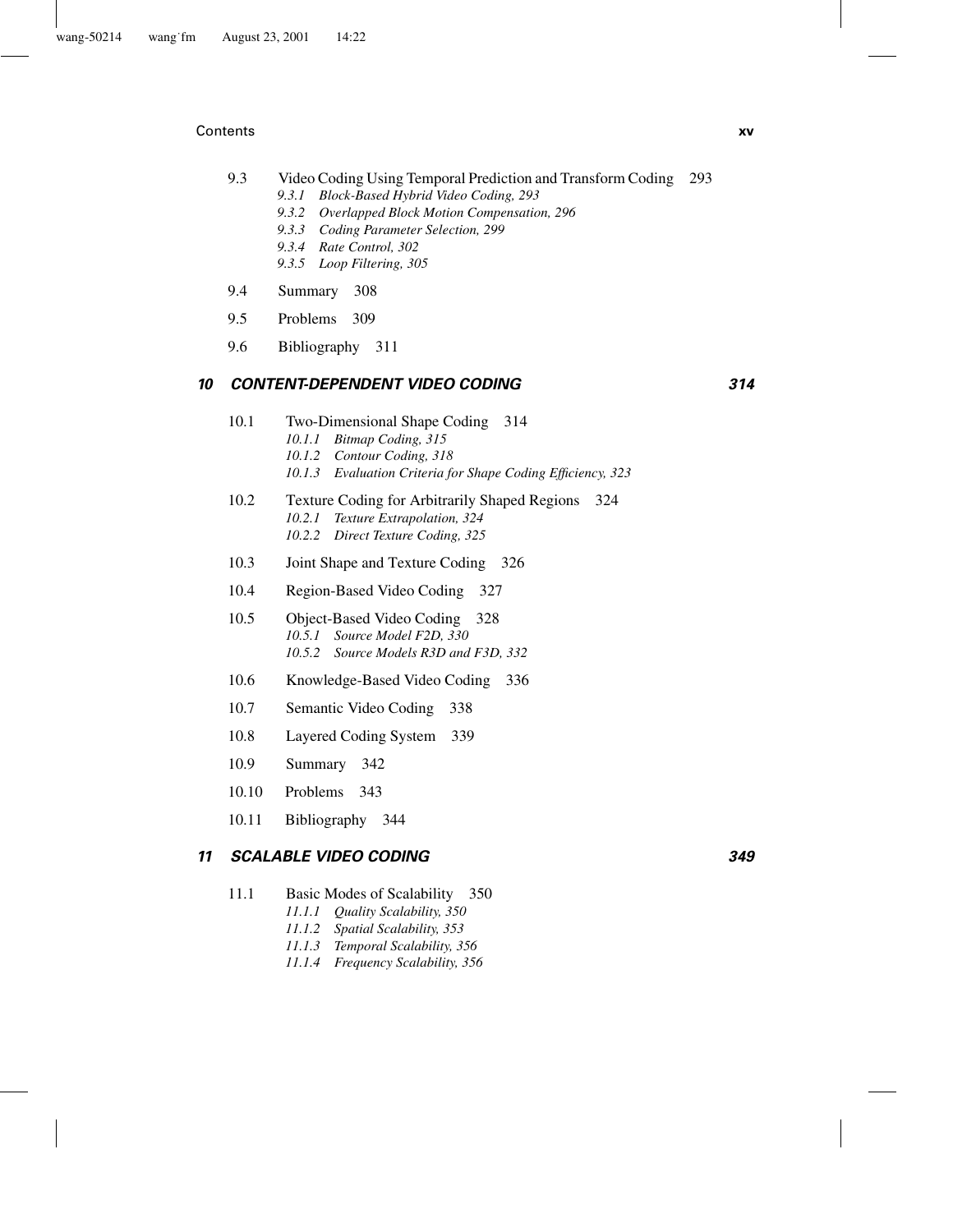**xvi** Contents

- *11.1.5 Combination of Basic Schemes, 357 11.1.6 Fine-Granularity Scalability, 357*
- 11.2 Object-Based Scalability 359
- 11.3 Wavelet-Transform-Based Coding 361 *11.3.1 Wavelet Coding of Still Images, 363 11.3.2 Wavelet Coding of Video, 367*
- 11.4 Summary 370
- 11.5 Problems 370
- 11.6 Bibliography 371

#### *12 STEREO AND MULTIVIEW SEQUENCE PROCESSING 374*

- 12.1 Depth Perception 375
	- *12.1.1 Binocular Cues—Stereopsis, 375*
	- *12.1.2 Visual Sensitivity Thresholds for Depth Perception, 375*
- 12.2 Stereo Imaging Principle 377
	- *12.2.1 Arbitrary Camera Configuration, 377*
	- *12.2.2 Parallel Camera Configuration, 379*
	- *12.2.3 Converging Camera Configuration, 381*
	- *12.2.4 Epipolar Geometry, 383*

#### 12.3 Disparity Estimation 385

- *12.3.1 Constraints on Disparity Distribution, 386*
- *12.3.2 Models for the Disparity Function, 387*
- *12.3.3 Block-Based Approach, 388*
- *12.3.4 Two-Dimensional Mesh-Based Approach, 388*
- *12.3.5 Intra-Line Edge Matching Using Dynamic Programming, 391*
- *12.3.6 Joint Structure and Motion Estimation, 392*
- 12.4 Intermediate View Synthesis 393

#### 12.5 Stereo Sequence Coding 396

- *12.5.1 Block-Based Coding and MPEG-2 Multiview Profile, 396*
- *12.5.2 Incomplete Three-Dimensional Representation of Multiview Sequences, 398*
- *12.5.3 Mixed-Resolution Coding, 398*
- *12.5.4 Three-Dimensional Object-Based Coding, 399*
- *12.5.5 Three-Dimensional Model-Based Coding, 400*
- 12.6 Summary 400
- 12.7 Problems 402
- 12.8 Bibliography 403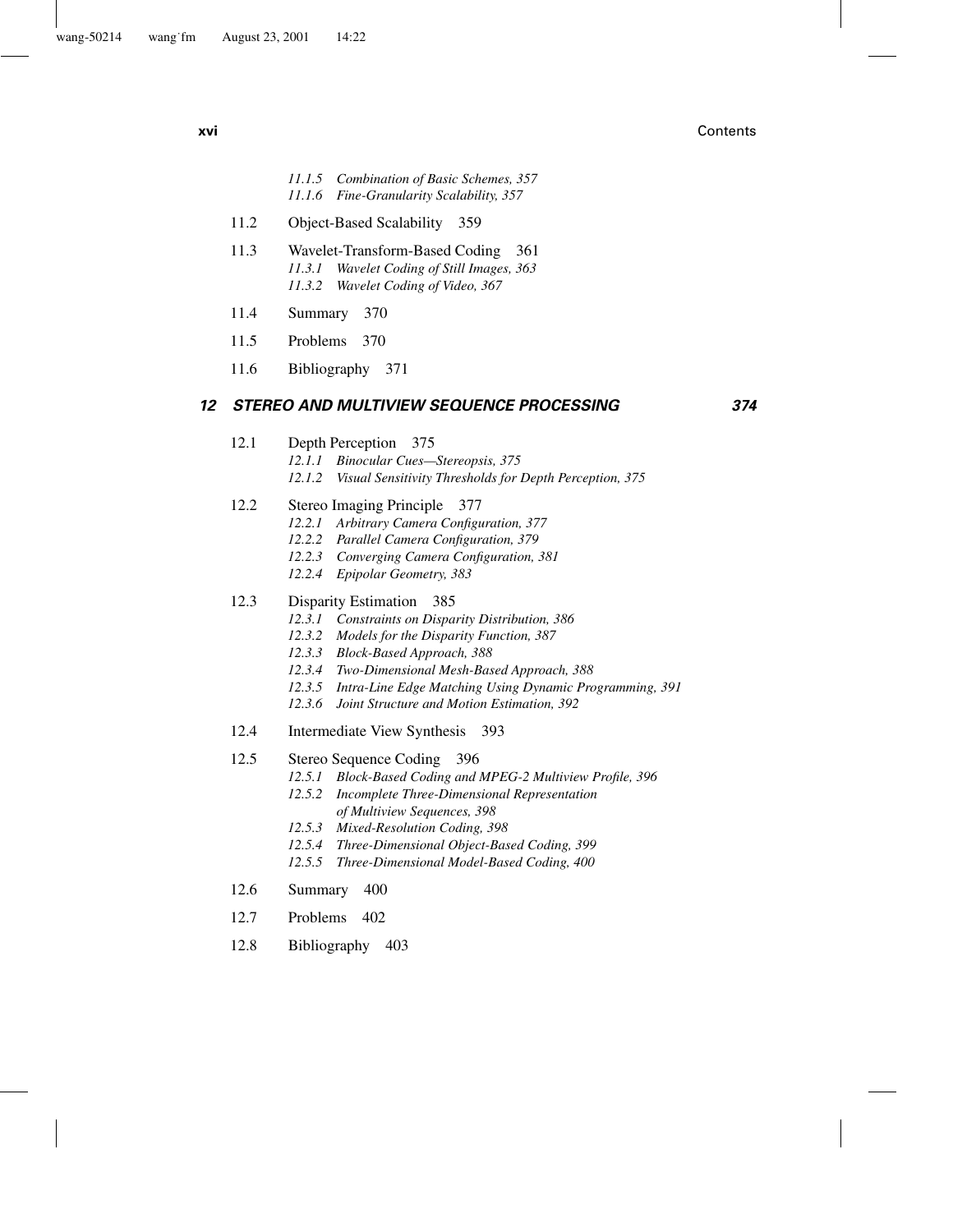#### Contents **xvii**

# *13 VIDEO COMPRESSION STANDARDS 405*

- 13.1 Standardization 406
	- *13.1.1 Standards Organizations, 406*
	- *13.1.2 Requirements for a Successful Standard, 409*
	- *13.1.3 Standard Development Process, 411*
	- *13.1.4 Applications for Modern Video Coding Standards, 412*
- 13.2 Video Telephony with H.261 and H.263 413 *13.2.1 H.261 Overview, 413*
	- *13.2.2 H.263 Highlights, 416*
	- *13.2.3 Comparison, 420*
- 13.3 Standards for Visual Communication Systems 421 *13.3.1 H.323 Multimedia Terminals, 421 13.3.2 H.324 Multimedia Terminals, 422*
- 13.4 Consumer Video Communications with MPEG-1 423 *13.4.1 Overview, 423 13.4.2 MPEG-1 Video, 424*

# 13.5 Digital TV with MPEG-2 426

- *13.5.1 Systems, 426*
- *13.5.2 Audio, 426*
- *13.5.3 Video, 427*
- *13.5.4 Profiles, 435*
- 13.6 Coding of Audiovisual Objects with MPEG-4 437
	- *13.6.1 Systems, 437*
	- *13.6.2 Audio, 441*
	- *13.6.3 Basic Video Coding, 442*
	- *13.6.4 Object-Based Video Coding, 445*
	- *13.6.5 Still Texture Coding, 447*
	- *13.6.6 Mesh Animation, 447*
	- *13.6.7 Face and Body Animation, 448*
	- *13.6.8 Profiles, 451*
	- *13.6.9 Evaluation of Subjective Video Quality, 454*
- 13.7 Video Bit Stream Syntax 454
- 13.8 Multimedia Content Description Using MPEG-7 458 *13.8.1 Overview, 458 13.8.2 Multimedia Description Schemes, 459*
	- *13.8.3 Visual Descriptors and Description Schemes, 461*
- 13.9 Summary 465
- 13.10 Problems 466
- 13.11 Bibliography 467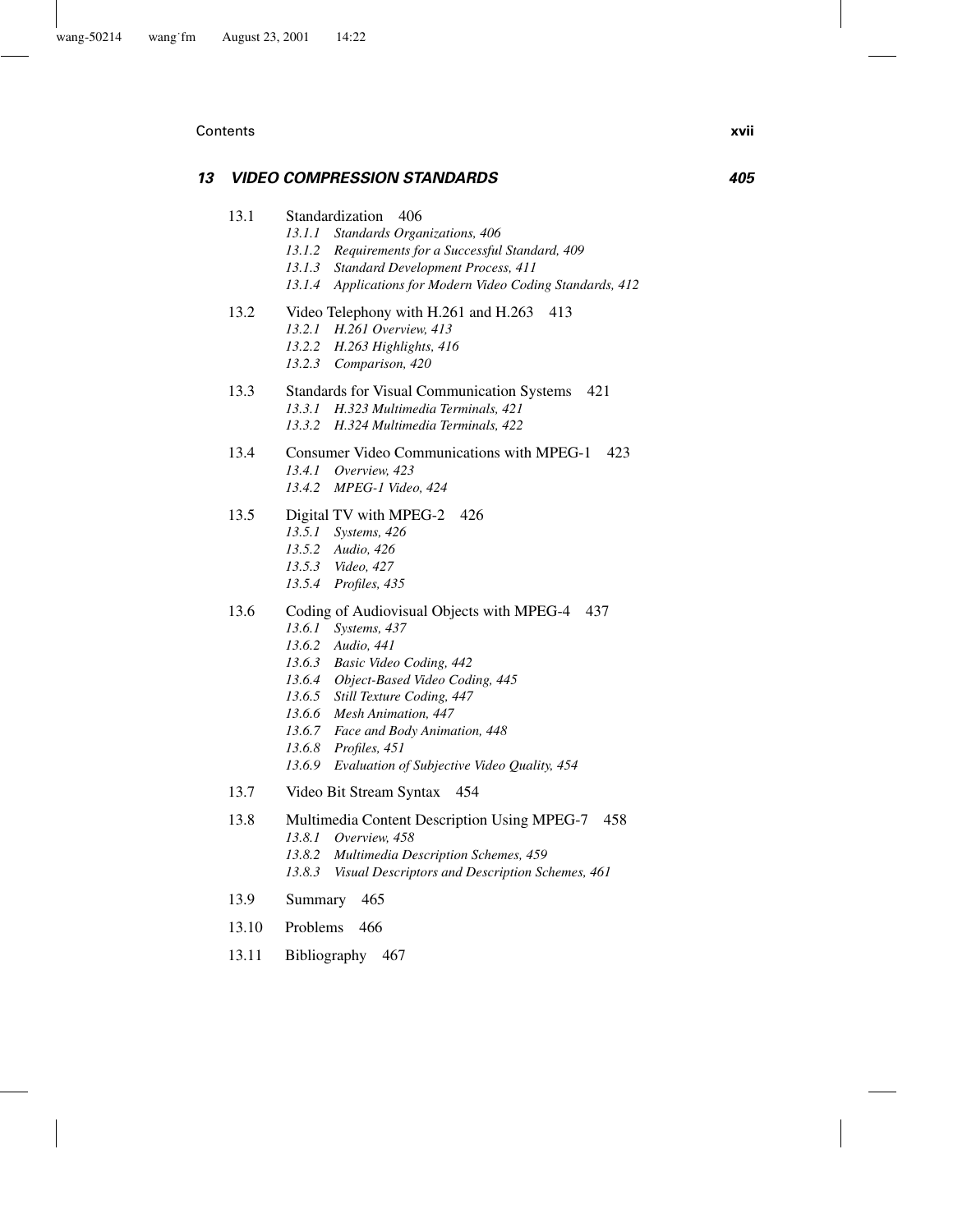| xviii |       | Contents                                                                                                                                                                                                                                                                                                      |
|-------|-------|---------------------------------------------------------------------------------------------------------------------------------------------------------------------------------------------------------------------------------------------------------------------------------------------------------------|
| 14    |       | <b>ERROR CONTROL IN VIDEO COMMUNICATIONS</b><br>472                                                                                                                                                                                                                                                           |
|       | 14.1  | Motivation and Overview of Approaches<br>- 473                                                                                                                                                                                                                                                                |
|       | 14.2  | Typical Video Applications and Communication Networks<br>476<br>Categorization of Video Applications, 476<br>14.2.1<br>14.2.2<br><b>Communication Networks, 479</b>                                                                                                                                           |
|       | 14.3  | Transport-Level Error Control<br>485<br>14.3.1 Forward Error Correction, 485<br>14.3.2 Error-Resilient Packetization and Multiplexing, 486<br>14.3.3 Delay-Constrained Retransmission, 487<br>14.3.4 Unequal Error Protection, 488                                                                            |
|       | 14.4  | Error-Resilient Encoding<br>489<br>14.4.1 Error Isolation, 489<br>14.4.2 Robust Binary Encoding, 490<br>14.4.3 Error-Resilient Prediction, 492<br>14.4.4 Layered Coding with Unequal Error Protection, 493<br>14.4.5 Multiple-Description Coding, 494<br>14.4.6<br>Joint Source and Channel Coding, 498       |
|       | 14.5  | Decoder Error Concealment<br>498<br>14.5.1 Recovery of Texture Information, 500<br>14.5.2<br>Recovery of Coding Modes and Motion Vectors, 501<br>14.5.3<br>Syntax-Based Repair, 502                                                                                                                           |
|       | 14.6  | Encoder–Decoder Interactive Error Control<br>502<br>14.6.1 Coding-Parameter Adaptation Based on Channel Conditions, 503<br>14.6.2<br>Reference Picture Selection Based on Feedback Information, 503<br>14.6.3 Error Tracking Based on Feedback Information, 504<br>14.6.4 Retransmission without Waiting, 504 |
|       | 14.7  | Error-Resilience Tools in H.263 and MPEG-4<br>505<br>Error-Resilience Tools in H.263, 505<br>14.7.1<br>14.7.2<br>Error-Resilience Tools in MPEG-4, 508                                                                                                                                                        |
|       | 14.8  | 509<br>Summary                                                                                                                                                                                                                                                                                                |
|       | 14.9  | <b>Problems</b><br>- 511                                                                                                                                                                                                                                                                                      |
|       | 14.10 | Bibliography<br>513                                                                                                                                                                                                                                                                                           |

# *15 STREAMING VIDEO OVER THE INTERNET AND WIRELESS IP NETWORKS 519*

- 15.1 Architecture for Video Streaming Systems 520
- 15.2 Video Compression 522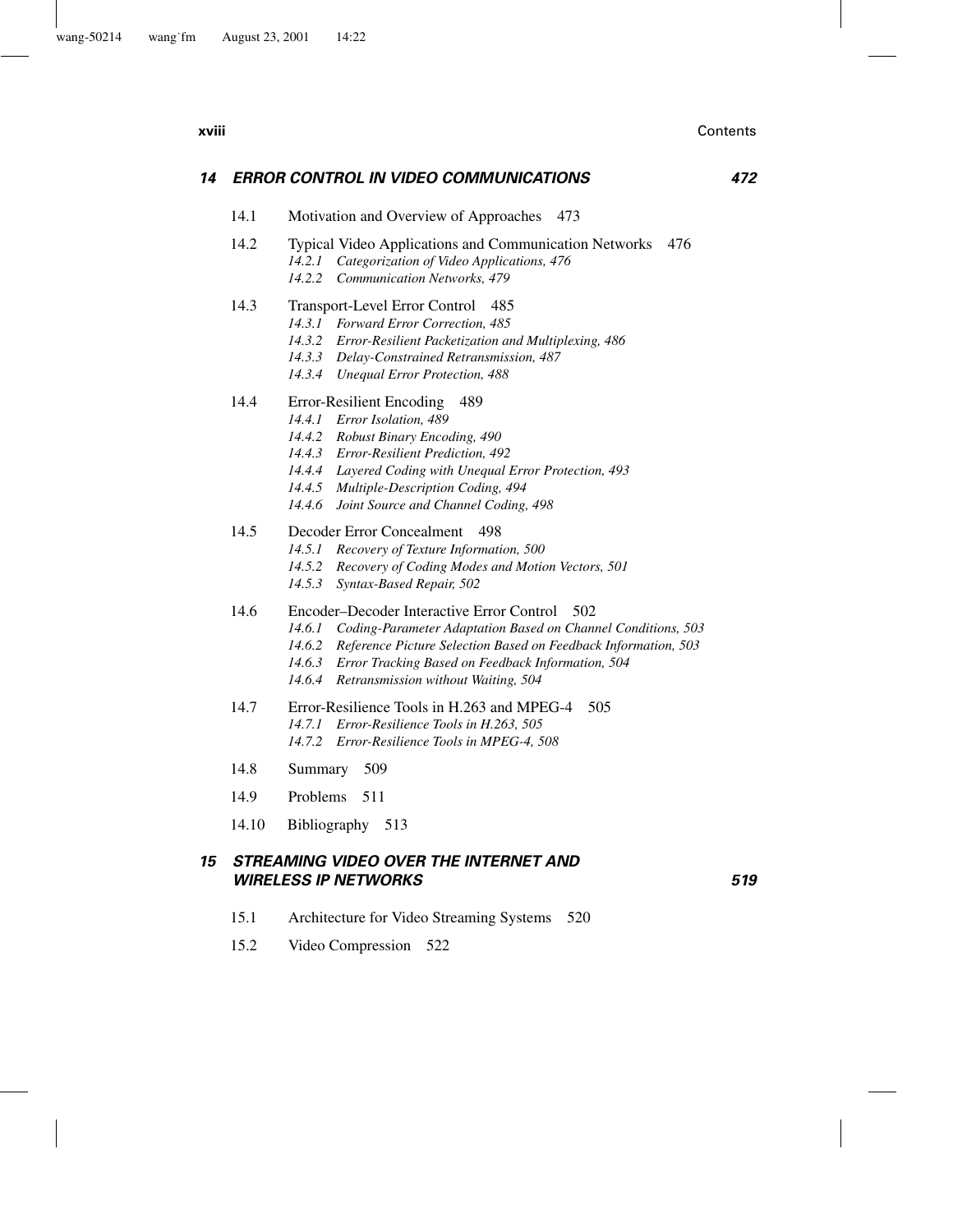#### Contents **xix**

| 15.3                    | Application-Layer QoS Control for Streaming Video 522<br>15.3.1<br>Congestion Control, 522<br>15.3.2<br>Error Control, 525                                          |     |
|-------------------------|---------------------------------------------------------------------------------------------------------------------------------------------------------------------|-----|
| 15.4                    | <b>Continuous Media Distribution Services</b><br>529<br>15.4.1 Network Filtering, 529<br>15.4.2 Application-Level Multicast, 531<br>15.4.3 Content Replication, 532 |     |
| 15.5                    | <b>Streaming Servers</b><br>533<br>15.5.1 Real-Time Operating System, 534<br>15.5.2<br>Storage System, 537                                                          |     |
| 15.6                    | Media Synchronization<br>- 539                                                                                                                                      |     |
| 15.7                    | Protocols for Streaming Video<br>542<br>15.7.1<br>Transport Protocols, 543<br>15.7.2<br>Session Control Protocol: RTSP, 545                                         |     |
| 15.8                    | Streaming Video over Wireless IP Networks 546<br>Network-Aware Applications, 548<br>15.8.1<br>15.8.2<br>Adaptive Service, 549                                       |     |
| 15.9                    | 554<br>Summary                                                                                                                                                      |     |
| 15.10                   | Bibliography 555                                                                                                                                                    |     |
| <i><b>GRADIENTS</b></i> | APPENDIX A: DETERMINATION OF SPATIAL-TEMPORAL                                                                                                                       | 562 |
| A.1                     | First- and Second-Order Gradient<br>562                                                                                                                             |     |
| A.2                     | Sobel Operator<br>563                                                                                                                                               |     |
| A.3                     | Difference of Gaussian Filters<br>- 563                                                                                                                             |     |
|                         | APPENDIX B: GRADIENT DESCENT METHODS                                                                                                                                | 565 |
| B.1                     | First-Order Gradient Descent Method<br>565                                                                                                                          |     |
| B.2                     | <b>Steepest Descent Method</b><br>566                                                                                                                               |     |
| B.3                     | Newton's Method 566                                                                                                                                                 |     |
| B.4                     | Newton-Ralphson Method<br>567                                                                                                                                       |     |
| B.5                     | Bibliography 567                                                                                                                                                    |     |
|                         | <b>APPENDIX C: GLOSSARY OF ACRONYMS</b>                                                                                                                             | 568 |

# *APPENDIX D: ANSWERS TO SELECTED PROBLEMS 575*